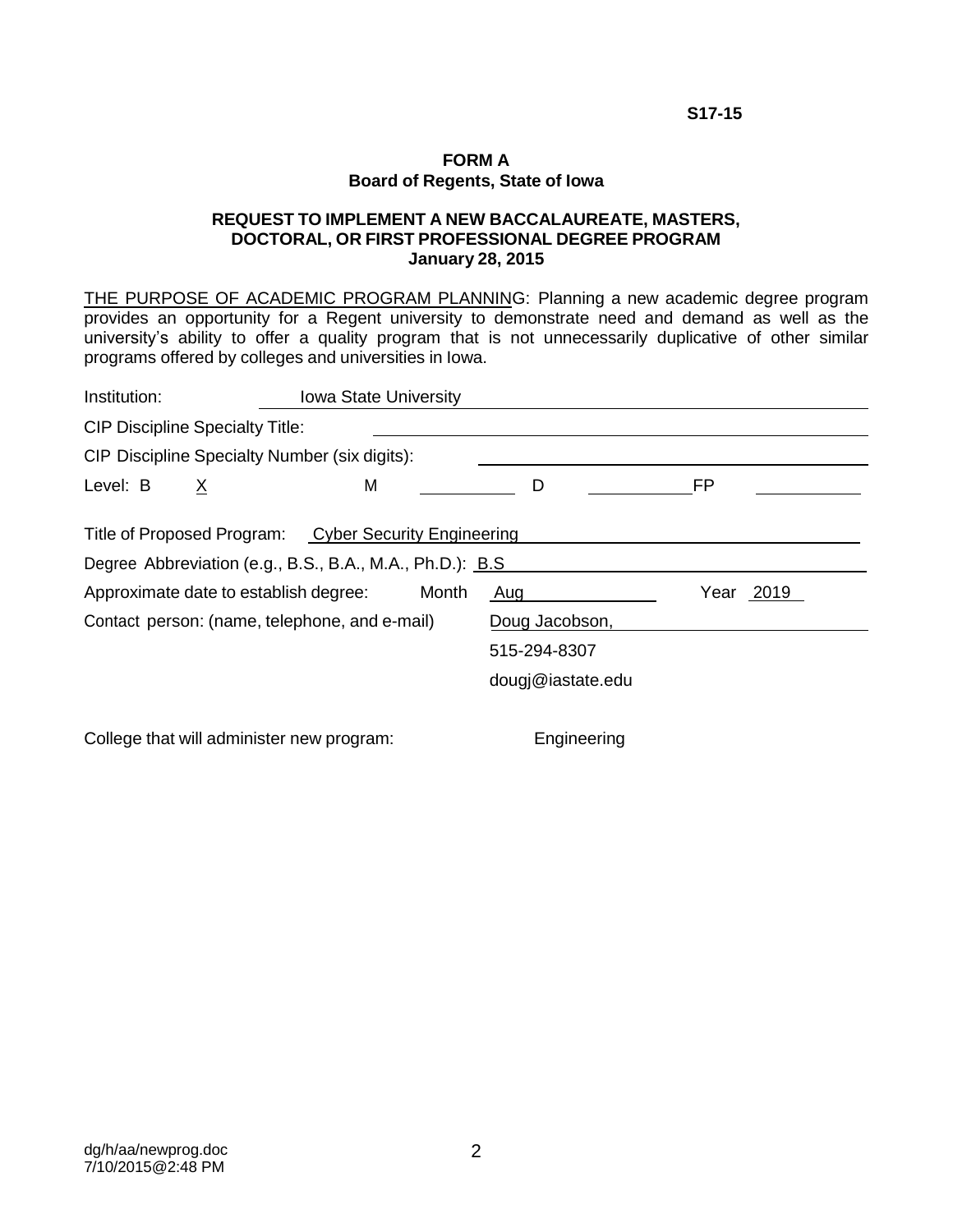- 1. Describe the proposed new degree program, including the following:
	- a. A brief description of the program.

The Bachelor of Science in Cyber Security Engineering will be a new degree offered by the College of Engineering and housed in the department of Electrical and Computer Engineering. Students in the Cyber Security Engineering degree will take the core of the computer engineering curriculum along with courses in cyber security. The students will have a strong foundation in computer engineering concepts that will allow them to apply engineering methodology to solve the complex problems in cyber security.

b. A statement of academic objectives;

### **Objectives**

The B.S. degree in cyber security engineering is designed to prepare students with the technical skills for entry into cybersecurity positions in industry or government agencies.

A few years after graduation, students completing the cyber security engineering B.S. degree should be:

- Contributing to their communities and society in the area of cyber security technology and applications and demonstrate an understanding of contemporary security issues, both technological and societal.
- Advancing in their careers through application of their knowledge of cyber security
- Working effectively as team members and demonstrating ethics and responsible behavior
- Applying cyber security methods and concepts to the general area of their BS degree
- Continuing their professional development through life-long learning

### **Learning Outcomes**

After earning the B.S. degree in cyber security engineering students will

- demonstrate the ability to apply knowledge of cyber security concepts, tools and technologies to computer systems.
- understand cyber security risks, threats and countermeasures and apply this understanding to develop cyber defense strategies.
- demonstrate the ability to design cyber security systems to meet organizational needs within realistic constraints such as economic, environmental, social, and ethical expectations.
- demonstrate the ability to function on teams.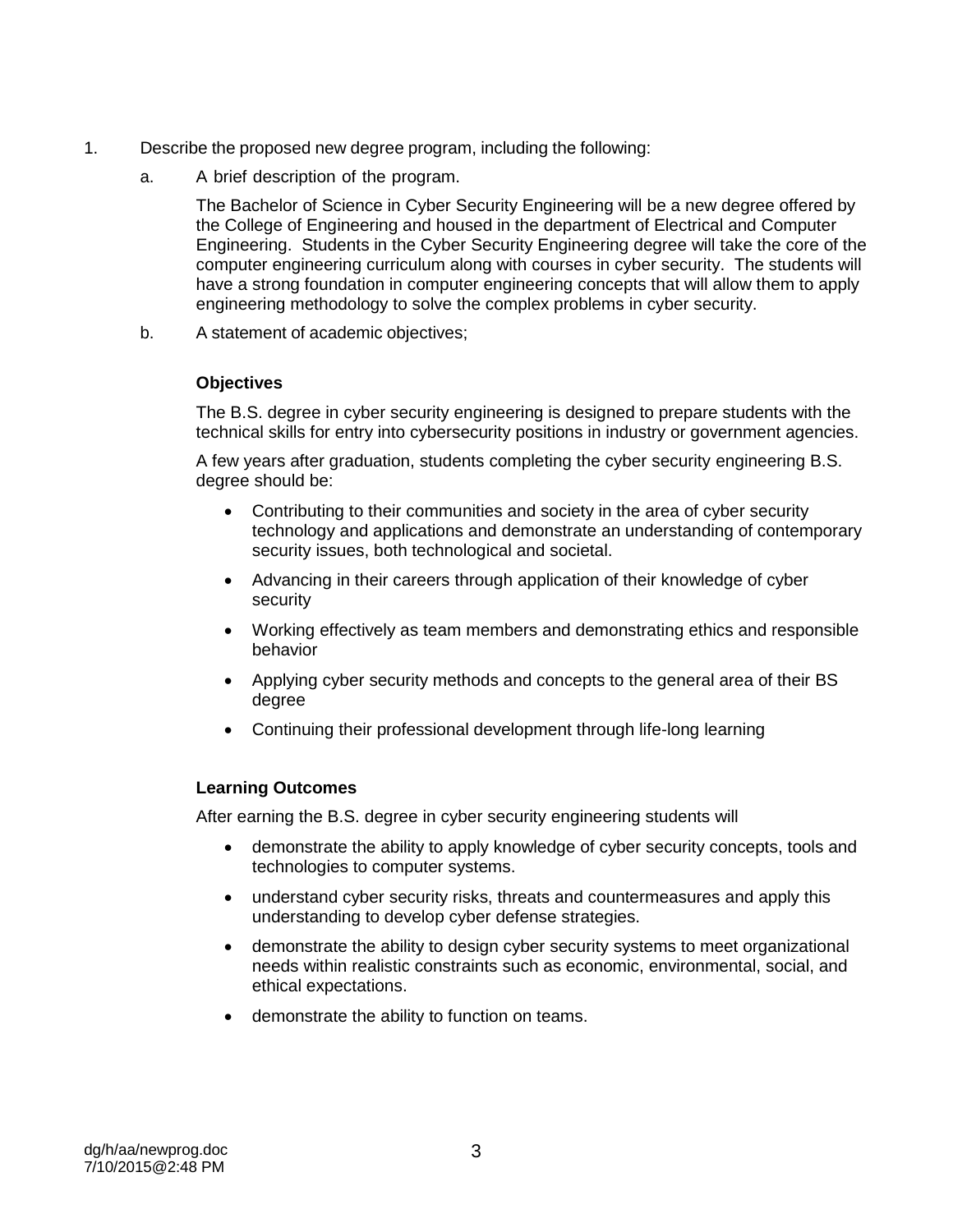c. What the need for the program is and how the need for the program was determined;

Iowa and the nation are facing an increasing shortage in cyber security workers, with some estimates of over 300,000 unfilled cyber security jobs in 2017 alone. In preparation for this proposed degree, we received input from three different industrial advisory boards: Information Assurance Center, Department of Electrical and Computer Engineering, and the College of Engineering. All three groups showed strong support for the program and companies indicated they would hire the graduates.

d. The relationship of the proposed new program to the institutional mission and how the program fits into the institution's and college's strategic plan;

The College of Engineering at Iowa State just released a new strategic plan, which is consistent with the University's mission and strategic plan. In part the plan reads:

"We will provide an effective and rigorous learning environment for engineering undergraduate and graduate students to develop the knowledge, skills and abilities necessary to solve the problems facing society."

As evident by events of the past 10 years, cyber security is a complex problem facing the world today. In addition, cyber security has been identified as one of the major research areas within the college of Engineering:

"We will facilitate high impact research by investing in existing and emerging research areas of excellence. These include advanced materials and manufacturing, energy systems, resilient infrastructures, engineered medicine, engineering education, and secure cyberspace and autonomy. "

e. The relationship of the proposed new program to other existing programs at the institution; describe how the proposed program will enhance other programs at the university. Will the proposed program duplicate existing programs at the university?

The B.S. degree in cyber security engineering is modeled after the B.S. degree in Computer Engineering offered at Iowa State, with the first year being the same for both programs. Cyber security is a very complex problem that warrants its own degree path. The proposed Cyber Security Engineering degree has a minimum of 8 courses that are different from the computer engineering degree. This will allow students to focus on cyber security. The proposed cyber security engineering degree does not duplicate any programs on campus. There are three graduate degree programs at ISU in cyber security, MS, Masters of Engineering, and Grad Certificate. These programs are not duplicative of the proposal B.S. degree

f. The relationship of the proposed new program to existing programs at other colleges and universities in Iowa, including how the proposed program is different or has a different emphasis than the existing programs.

No other school in Iowa offers a 4-year degree in cyber security.

g. Special features or conditions that make the institution a desirable, unique, or appropriate place to initiate such a degree program.

ISU has been a leader in cyber security research, education and outreach. In 2000, Iowa State created as a multidisciplinary center, the Information Assurance Center (IAC), which has become a nationally recognized authority in information assurance research,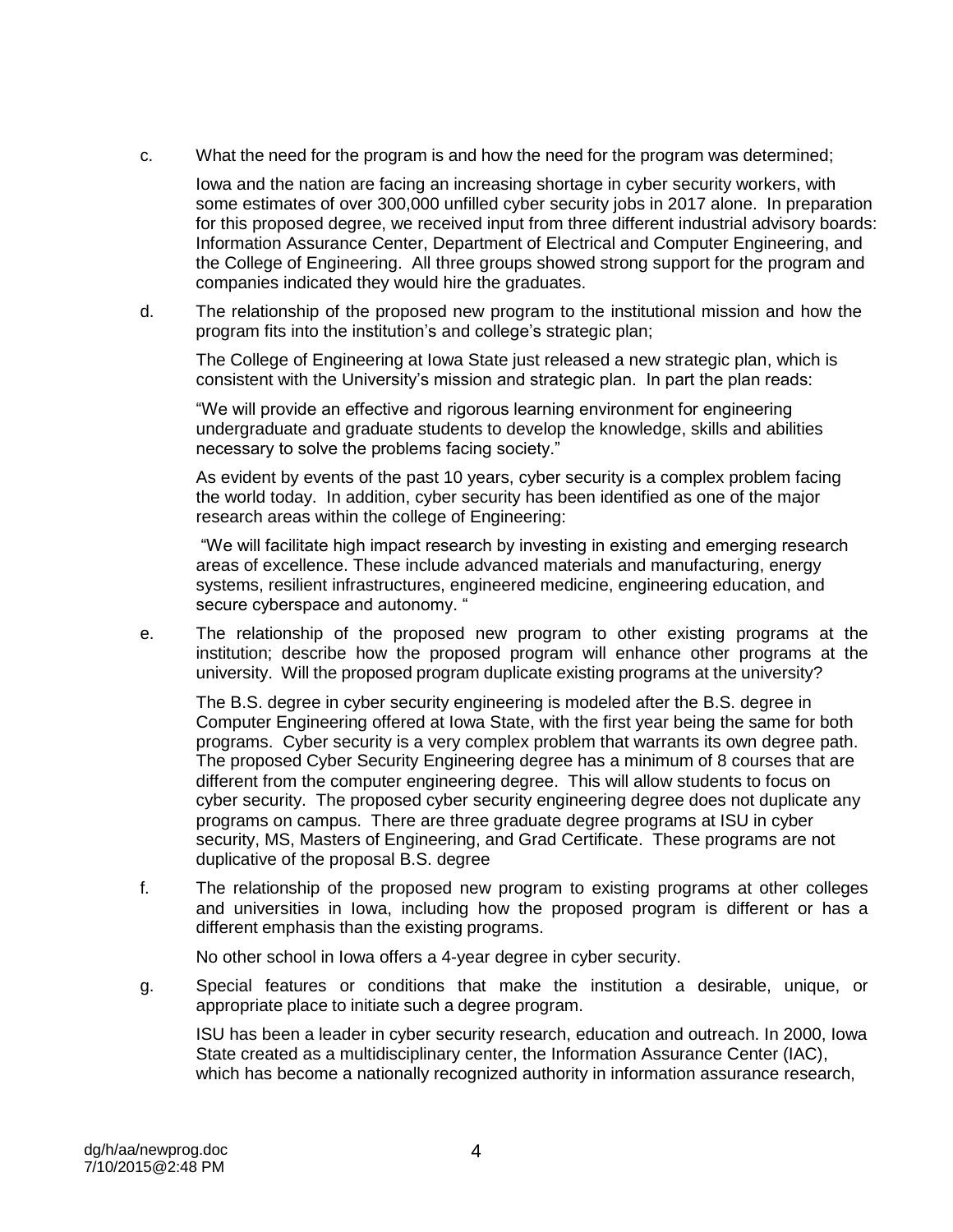teaching, and outreach. The center has faculty representing several departments across campus including: Electrical and Computer Engineering; Mathematics; Political Science; Management Information Systems; and Computer Science. The center is designated as a charter Center of Excellence in Information Assurance by the National Security Agency.

IAC Vision:

The Information Assurance Center at Iowa State University will be a national leader in cybersecurity research, education, training, and outreach.

IAC Mission:

The mission of the IAC is to lead research initiatives of national importance and provide comprehensive education, training, and outreach programs through 1) a comprehensive research portfolio including both fundamental and applied research; 2) security education and training; 3) educational pathways to grow the cyber workforce; 4) security literacy and outreach to all citizens; and 5) partnerships with government, industry and academia.

h. Are the university's personnel, facilities, and equipment adequate to establish and maintain a high quality program?

Iowa State has one of the largest cyber security graduate programs in the country and the department of Electrical and Computer Engineering has been providing support for the graduate program. The department also supports the current minor in cyber security and has established a new lab for the minor. The department will need to hire 2 additional faculty members to meet the teaching needs for the new program.

i. How does student demand for the proposed program justify its development?

Demand for our graduate degree and minor in cyber security has been high. Iowa State University has been running a state wide high cyber security outreach program for over 10 years. This program has attracted students into computer engineering where they take a few courses in cyber security. Feedback from the students indicates they are interested in a cyber security degree.

2. Describe the state and/or national workforce need and/or demand for graduates of the proposed program currently and in the foreseeable future (provide documentation about the current sources of data used to estimate need and demand).

The need for cyber security workers is well documented. This is a link to one of many reports: [https://www.csoonline.com/article/3200024/security/cybersecurity-labor-crunch-to](https://www.csoonline.com/article/3200024/security/cybersecurity-labor-crunch-to-hit-35-million-unfilled-jobs-by-2021.html)[hit-35-million-unfilled-jobs-by-2021.html](https://www.csoonline.com/article/3200024/security/cybersecurity-labor-crunch-to-hit-35-million-unfilled-jobs-by-2021.html)

A quote from the article: " In 2017, the U.S. employs nearly 780,000 people in cybersecurity positions, with approximately 350,000 current cybersecurity openings, according to CyberSeek, a project supported by the National Initiative for Cybersecurity Education (NICE), a program of the National Institute of Standards and Technology (NIST) in the U.S. Department of Commerce."

Some estimates indicate the number of cyber security jobs will top 3 million by 2021.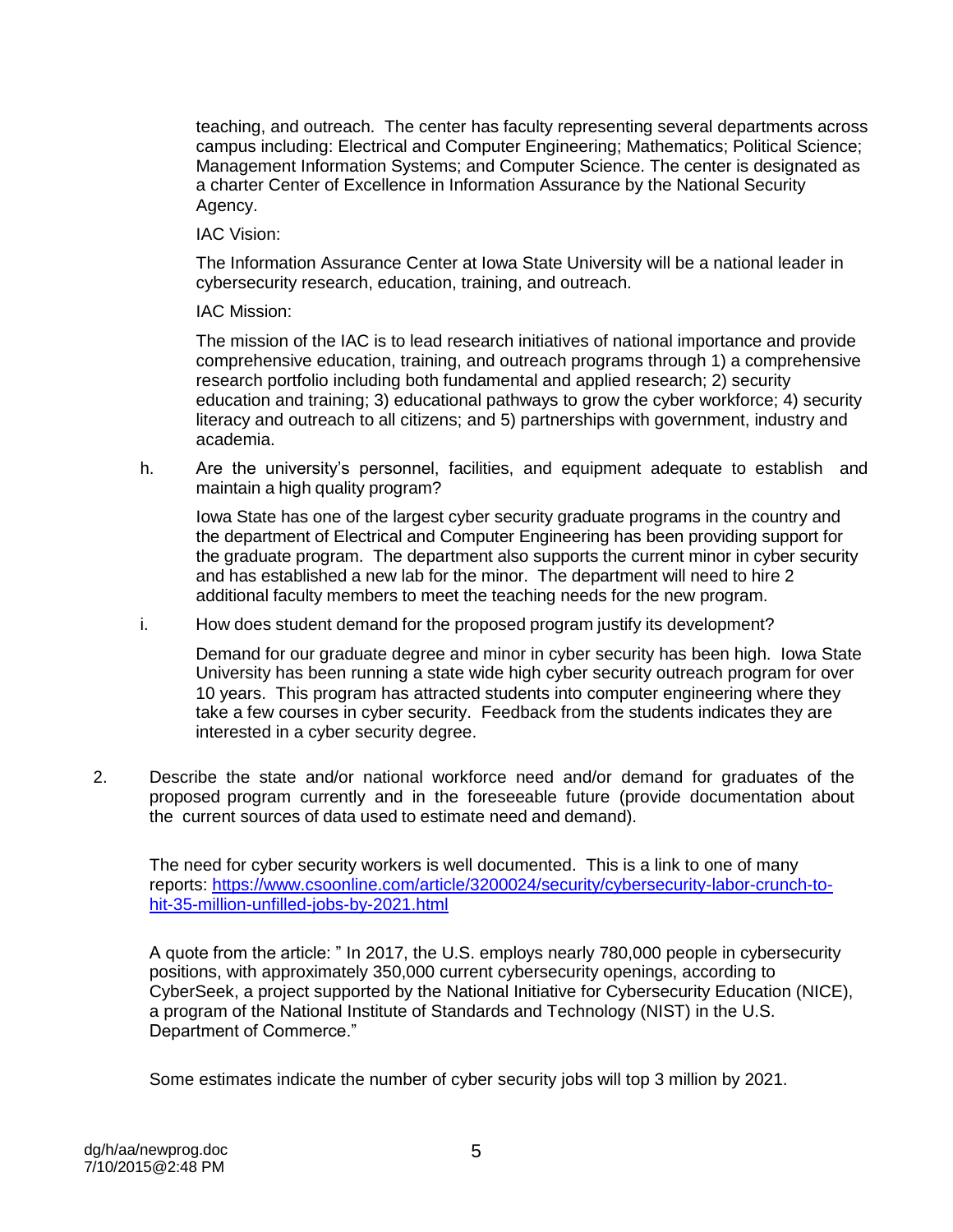3. List all other public and private institutions of higher education in Iowa currently operating programs similar to the proposed new degree program. (For comparison purposes, use a broad definitional framework, e.g., such identification should not be limited to programs with the same title, the same degree designation, having the same curriculum emphasis, or purporting to meet exactly the same needs as the proposed program.)

There are no other 4-year cyber security degree program offered in the state of Iowa.

If the same or similar program exists at another public or private institution of higher education in Iowa, respond to the following questions:

- a. Could the other institution reasonably accommodate the need for the new program through expansion? Describe collaboration efforts with other institutions.
- b. With what representatives of these programs has there been consultation in developing the program proposal? Provide a summary of the response of each institution consulted.
- c. Has the possibility of an inter-institutional program or other cooperative effort been explored? What are the results of this study? (Consider not only the possibility of a formally established inter-institutional program, but also how special resources at other institutions might be used on a cooperative basis in implementing the proposed program solely at the requesting institution.)
- d. Do other colleges in Iowa offer programs similar to the proposed program at comparable quality and cost?
- e. Are letters of support included with the program proposal?
- 4. Estimate the number of majors and non-majors students that are projected to be enrolled in the program during the first seven years of the program.
	- a. Undergraduate

| Undergraduate | $V - 4$ | $\overline{V}$ .<br>- | v. n<br>J | $\mathcal{L}$ | Vr 5<br>J | $V_r$ $\alpha$<br>◡ | ソーフ |
|---------------|---------|-----------------------|-----------|---------------|-----------|---------------------|-----|
| Majors        | 30      | 50                    | 90        | 120           | 166       | 239                 | 355 |
| Non-Majors    |         |                       |           |               |           |                     |     |

b. Graduate (N/A)

| Graduate   | Vr 1<br>. . | $V - \Omega$<br>_ | Vr 2<br>ັ | Yr<br>' Д | Vr 5<br>ັ | Yr <sub>6</sub> | $\vee$ 7<br>. . |
|------------|-------------|-------------------|-----------|-----------|-----------|-----------------|-----------------|
| Majors     |             |                   |           |           |           |                 |                 |
| Non-Majors |             |                   |           |           |           |                 |                 |

c. What are the anticipated sources of these students?

We anticipated a small number of students currently enrolled in Computer Engineering will switch to Cyber Security Engineering during the first couple of years. Given this will be the only Cyber Security Engineering Program in the Midwest (as far as we know), we expect to draw students in from a nearby states.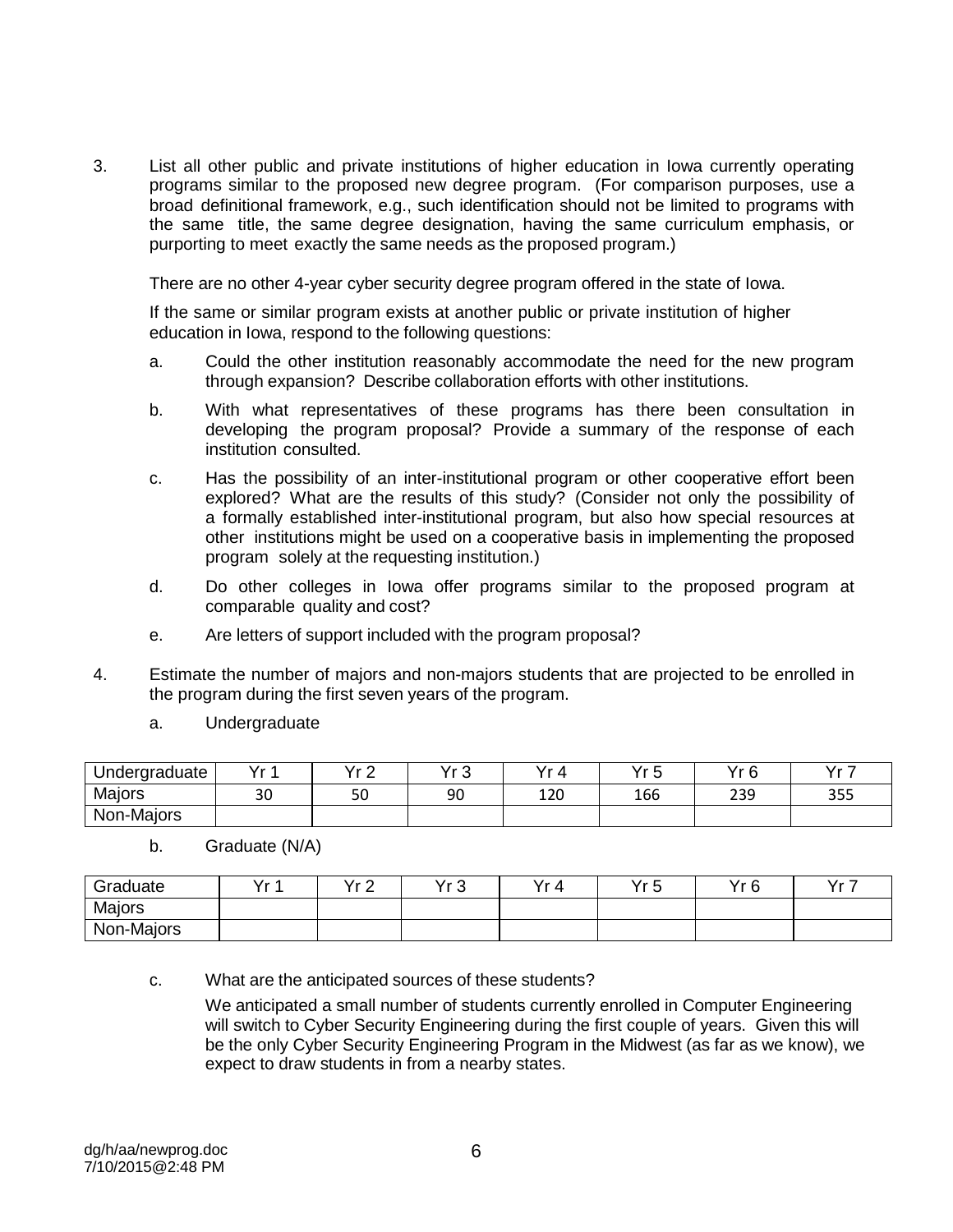5. If there are plans to offer the program away from the campus, briefly describe these plans, including potential sites and possible methods of delivery instruction. Will off-campus delivery require additional **HLC accreditation**?

This will be an on campus degree only.

6. Has the proposed program been reviewed and approved by the appropriate campus committees and authorities?

Yes

- 7. List date the program proposal was submitted to the Iowa Coordinating Council for Post High School Education (ICCPHSE) and results of listserv review.
- 8. Will the proposed program apply for programmatic accreditation? When?

Yes. ABET is the organization that accredits engineering degrees. ABET is in the process of creating the criteria for cyber security engineering and should have it in place in 2019. We plan to apply for accreditation once the criteria has been approved.

9. Will articulation agreements be developed for the proposed program? With whom?

Yes, we are working with DMACC as part of their pre-engineering pathway program to articulate two or three of the cyber security engineering courses. Once the degree is established and articulation is agreements are in place with DMACC we will work other community colleges across the state.

10. Will there be opportunities for student internships?

Yes, companies current hire our computer engineering students for internships. Several companies hire interns in cyber security

11. Describe the faculty, facilities, and equipment that will be required for the proposed program.

The department of Electrical and Computer Engineering has 4 FTEs that teach the current graduate and undergrad courses in cyber security. As a result of this proposed degree the department will need to hire 2 additional faculty members in cyber security and one lab support person during the first few years.

The department has a dedicated facility to teach cyber security labs. The current equipment will not support the increase in the courses and the increase in course size. The department will need to expand the ISELab (Information Security Education Laboratory) by adding more equipment.

If the program reaches or exceeds the growth projected by Year 5, all currently available space will be utilized. Plans will need to be initiated to determine how to accommodate this program in the long term. Additional faculty and support staff would be needed to manage the growing student population as well.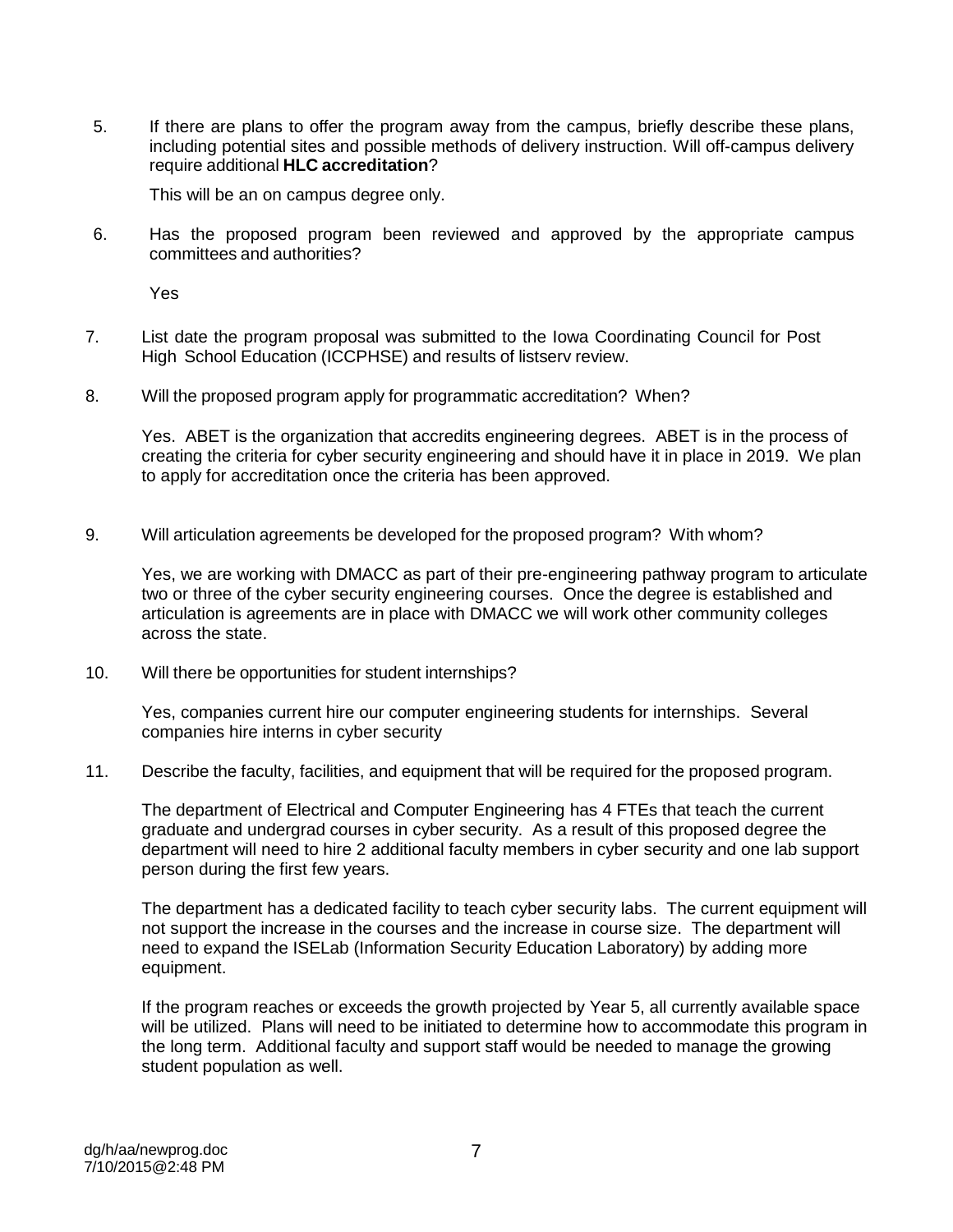12. From where will the financial resources for the proposed program come (list all that apply, e.g., department reallocation, college reallocation, grants, new to the university)?

| <b>SOURCES</b>          | <b>TOTAL AMOUNT</b>  |
|-------------------------|----------------------|
| Department reallocation | S <sub>175,000</sub> |
| College reallocation    | S <sub>175,000</sub> |

Note: The above numbers represent anticipated funding for the first 3 years of operations. After year 3, projections indicate the program will be self-supporting and additional reallocation of resources will not be required.

13. Estimate the total costs/total new costs (incremental increases in expenditures) that will be necessary for the next seven years as a result of the new program. Be as specific as possible.

|                   | <b>TOTAL COSTS</b> | <b>INCREMENTAL COSTS</b> | <b>INCREMENTAL NEEDS</b>                |
|-------------------|--------------------|--------------------------|-----------------------------------------|
| Year 1            | \$44,000           | \$44,000                 | Adjunct faculty + TA                    |
| Year <sub>2</sub> | \$248,000          | \$204,000                | Tenure track faculty salary + Lab       |
|                   |                    |                          | coordinator                             |
| Year 3            | \$616,000          | \$368,000                | Tenure track faculty + academic advisor |
|                   |                    |                          | $+TA$                                   |
| Year 4            | \$635,000          | \$19,000                 | Lecturer + 2 TAs                        |
| Year 5            | \$930,000          | \$295,000                | Tenure track faculty + Lecturer + 2 TAs |
| Year 6            | \$1,174,000        | \$244,000                | Tenure track faculty + 2 TAs +          |
|                   |                    |                          | administrative support staff            |
| Year <sub>7</sub> | \$1,556,000        | \$382,000                | 2 Tenure track faculty + 2 TAs          |

14. Describe the marketing plan developed to communicate the new program and recruit students.

ISU and the Technology Association of Iowa have jointly run a state wide information technology outreach program for high schools and middle schools for the past 11 years. One of the hallmark part of the program is the cyber defense venue. We plan on use this state wide effort to help recruit students. We have also partnered with DMACC to create the Iowa Cyber Hub. The goal of the Iowa Cyber Hub is to create a regional facility where companies can work with Iowa State University and Des Moines Area Community College on cyber security issues with the goal of creating a larger cyber security workforce. The Iowa Cyber Hub will also facilitate closer interaction between ISU and DMACC with the goal of providing enhanced pathways for students wishing to enter the cyber workforce and to increase the number of students studying cyber security.

We will also work with ISU admissions to market the degree outside of Iowa. As far as we know this will be the only cyber security engineering degree in the Midwest.

15. Describe the program evaluation plan to determine if the program is meeting the intended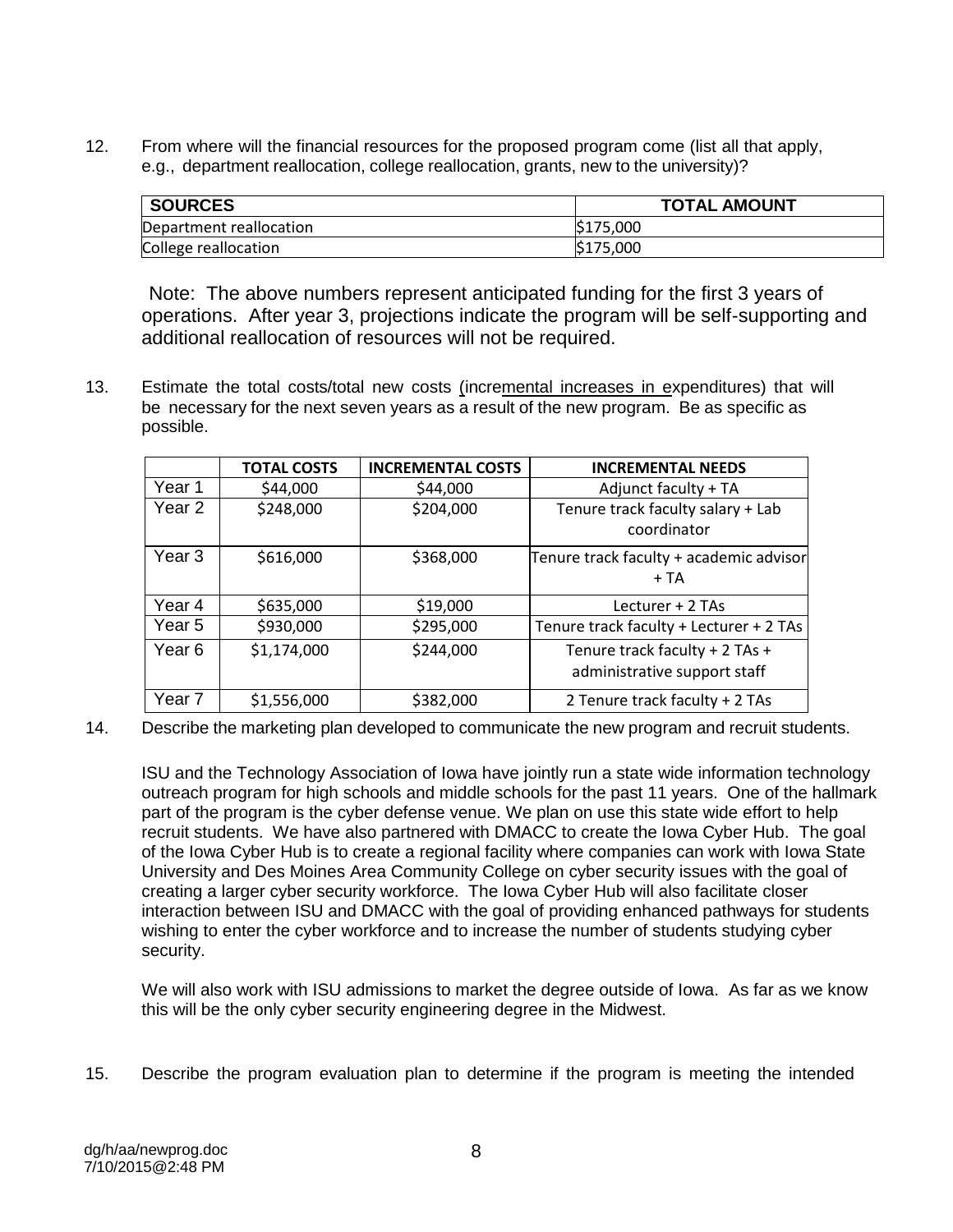objectives, if the expected student enrollment has occurred, funding for the program, and any other components that affect the effective operation of the program.

The program will strive to become accredited through ABET. As part of the ABET process the program will need to assess student outcomes. The department has an assessment committee that will oversee the assessment of the cyber security degree. The department is also evaluated by the college based on enrollment and student performance.

16. Include any additional information that justifies the development of this program.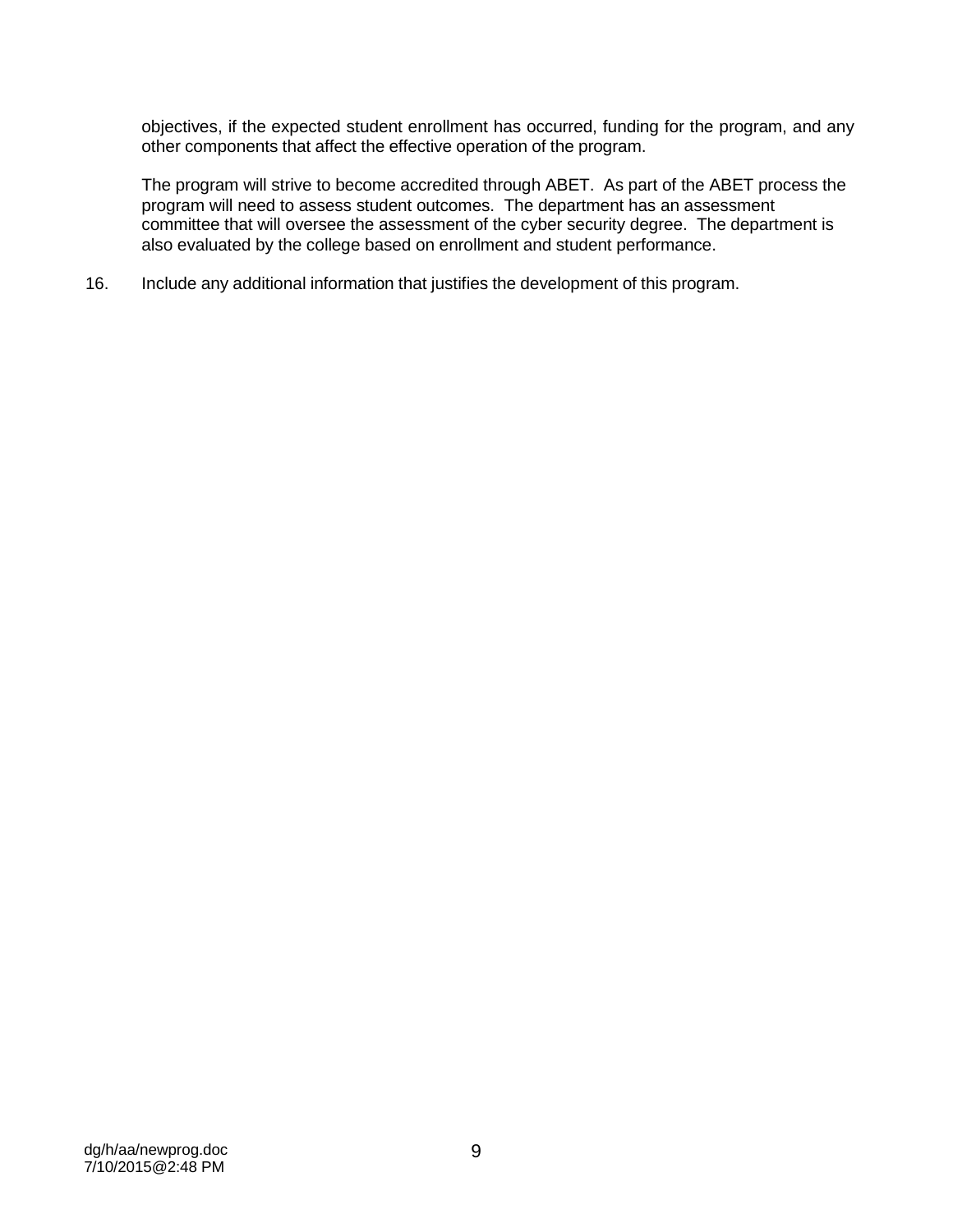# **IOWA STATE UNIVERSITY** OF SCIENCE AND TECHNOLOGY

College of Engineering Office of the Dean 4100 Marston Hall 533 Morrill Road Ames, Iowa 50011-2103 515 294-5933

February 20, 2018

 $\ddot{\phantom{a}}$ 

To Whom it May Concern:

The College of Engineering is supportive of the creation of a new undergraduate degree program in cybersecurity engineering. The Department of Electrical and Computer Engineering and the College of Engineering will share in the initial startup costs for the program. Longer term, resources will be made available based on enrollments in the program.

Sincerely.

archak -<br>P

Sarah A. Rajala James L. and Katherine S. Melsa Dean of Engineering Iowa State University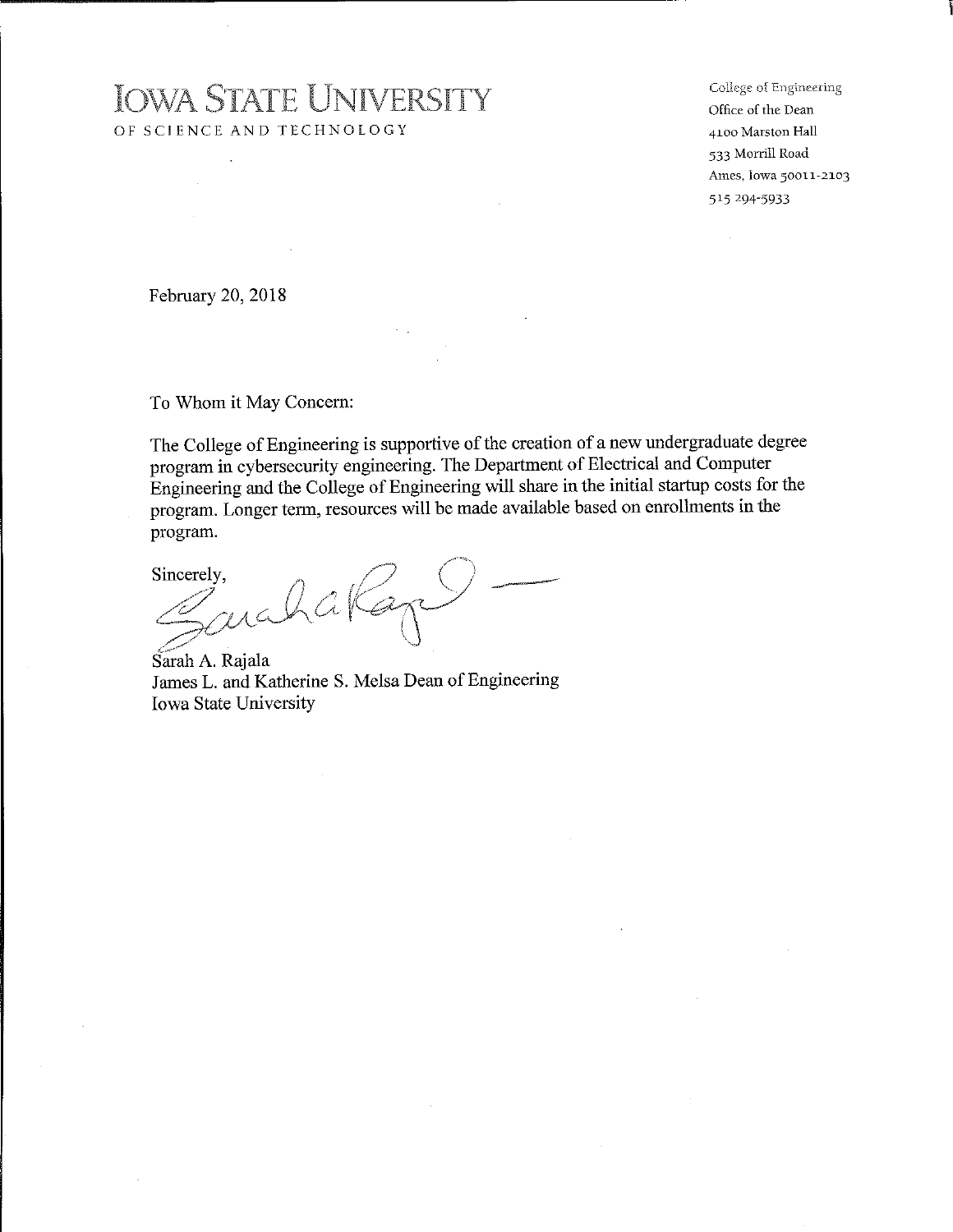

## **COLLEGE OF ENGINEERING**

Office of the Dean

3100 Seamans Center for the **Engineering Arts and Sciences** Iowa City, Iowa 52242-1527 319-335-5764 Fax 319-335-6086 www.engineering.uiowa.edu

February 16, 2018

Sarah A. Rajala Dean of Engineering Iowa State University 4100 Marston Hall 533 Morrill Road Ames, IA 50011-2103

Re: Endorsement of Bachelors of Science degree in Cyber Security Engineering

Dear Sarah:

My colleagues and I at the University of Iowa College of Engineering have reviewed your proposed Bachelors of Science degree in Cyber Security Engineering at Iowa State University. We agree that this is a well-designed degree program in an important area for the future of the state and the nation. We are delighted to express our support and wish you success with this new degree.

Sincerely,

alec Sciarter

Alec Scranton Dean of Engineering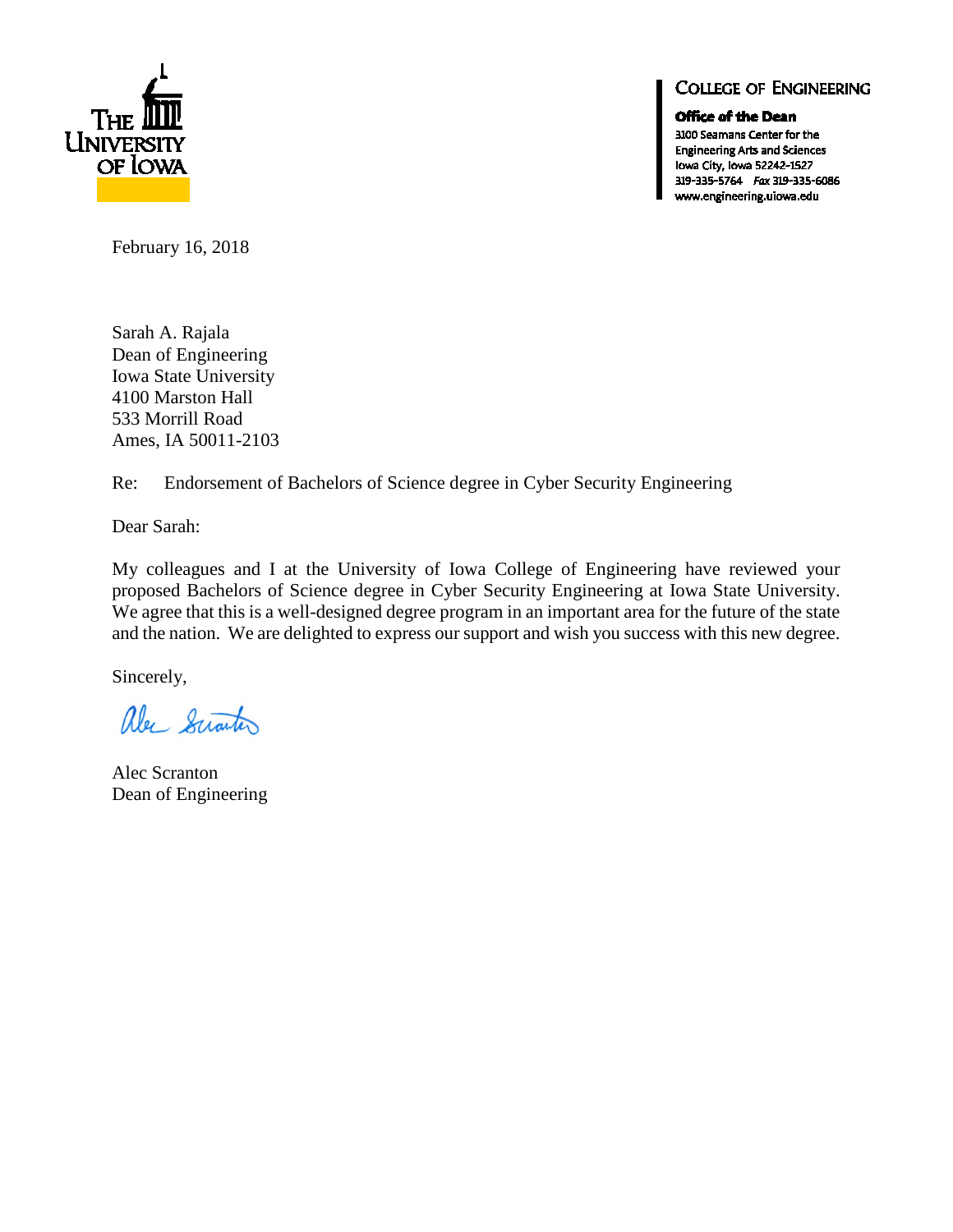

February 21, 2018

Dean Rajala:

I have reviewed the proposed B.S. degree in cyber security proposed by the College of Engineering at Iowa State University. Based on my review, the College of Humanities, Arts and Sciences at the University of Northern Iowa supports the proposal and has no objections to the degree.

We wish you the best of successes with the program in cyber security.

Sincerely,

John Fritch Dean, College of Humanities, Arts and Sciences Professor, Communication Studies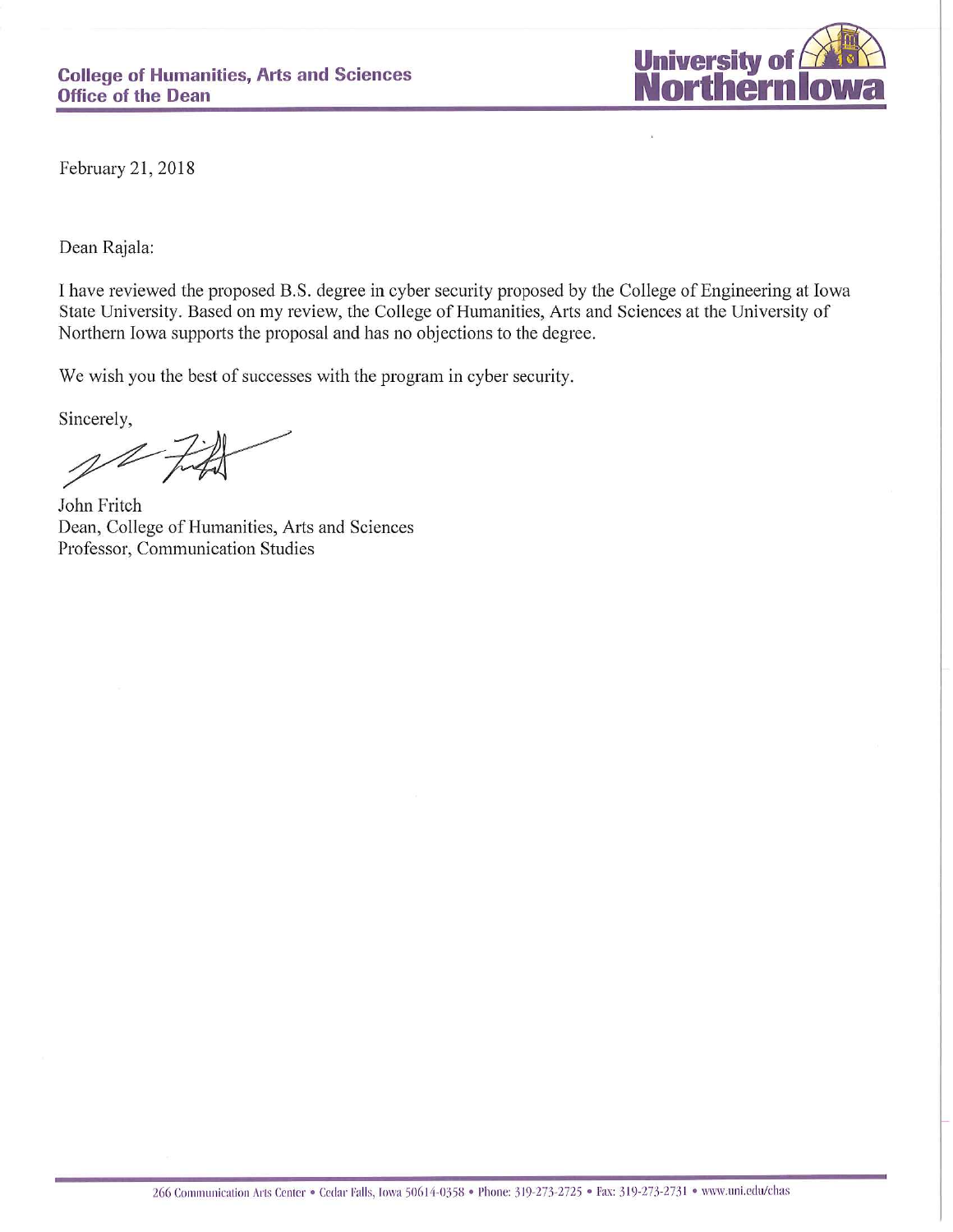|                                                                                 | CprE                  | CY E                     | Cpr E<br><b>CR</b> | Cy E<br><b>CR</b> |            |
|---------------------------------------------------------------------------------|-----------------------|--------------------------|--------------------|-------------------|------------|
|                                                                                 | Year 1                |                          |                    |                   |            |
| <b>General Chemistry</b>                                                        | Chem 167.             | Chem<br>167.             | 4                  | 4                 |            |
| <b>First Year Composition I</b>                                                 | Engl 150.             | Engl 150.                | 3                  | 3                 |            |
| <b>Engineering Orientation</b>                                                  | Engr 101.             | Engr 101.                |                    |                   |            |
| Introduction to Cpr E and Problem<br>Solving                                    | Cpr E 185.            | Cpr E 185.               | 3                  | 3                 |            |
| Library Instruction<br>Calculus I                                               | Lib 160.<br>Math 165. | Lib 160.<br>Math 165.    | 1<br>4             | 1<br>4            |            |
| Object-Oriented Programming                                                     | Com S 227.            | Com <sub>S</sub><br>227. | 4                  | 4                 |            |
| Professional Programs Orientation<br>Gen Ed                                     | Cpr E 166.<br>Gen ED  | Cpr E 166.<br>Gen ED     | 3                  | 3                 |            |
| Calculus II                                                                     | Math 166.             | Math 166.                | 4                  | 4                 |            |
| Introduction to Classical Physics I                                             | Phys 221.<br>31       | Phys 221.<br>31          | 5                  | 5                 |            |
|                                                                                 | Year <sub>2</sub>     |                          |                    |                   |            |
| Introduction to Digital Design                                                  | Cpr E 281.            | Cpr E 281.               | 4                  | 4                 |            |
| Introduction to Data Structures                                                 | Com S 228.            | Com <sub>S</sub><br>228. | 3                  | 3                 |            |
| Calculus III                                                                    | Math 265.             | Math Elec                | 4                  | 3                 |            |
| <b>Introduction to Classical Physics II</b>                                     | <b>Phys 222.</b>      |                          | 5                  |                   |            |
| <b>Cyber Security Infrastructure</b><br>Legal, professional, and ethical issues |                       | <b>Cy E 230</b>          |                    | 3                 | Old        |
| in security                                                                     |                       | <b>Cy E 234</b>          |                    | 3                 | <b>NEW</b> |
| Program discovery                                                               | CprE 294.             | CprE 294.                |                    |                   |            |
| <b>Differential Equations</b>                                                   | Math 267.             | Math 267.                | 4                  | 4                 |            |
| <b>Embedded Systems</b>                                                         | Cpr E 288.            | Cpr E 288.               | 4                  | 4                 |            |
| <b>Composition II</b>                                                           | Engl 250.             | Engl 250.                | 3                  | 3                 |            |
| <b>Cyber Security Concepts and tools</b>                                        |                       | <b>Cy E 231</b>          |                    | 4                 | Old        |
| <b>Electric Circuits</b>                                                        | E E 201.              |                          | 4                  |                   |            |
|                                                                                 | 31                    | 31<br>Year 3             |                    |                   |            |
| Theoretical Foundations of CprE                                                 | Cpr E 310.            | Cpr E 310.               | 3                  | 3                 |            |
| Gen Ed                                                                          | Gen ED                | Gen ED                   | 3                  | 3                 |            |
| <b>Computer Organization and Design</b>                                         | Cpr E 381.            | Cpr E 381.               | 4                  | 4                 |            |
| <b>Circuits and Systems in Electronics</b>                                      | E E 230.              |                          | 4                  |                   |            |
| intro to cyber security (old 431)                                               |                       | <b>Cy E 331</b>          |                    | 3                 | Old        |
| <b>Software Development Practices</b>                                           | Com S 309.            | Com <sub>S</sub><br>309  | 3                  | 3                 |            |
| Program Exploration                                                             | CprE 394.             | CprE 394.                |                    |                   |            |
| <b>Operating Systems</b>                                                        | Cpr E 308.            | Cpr E 308.               | 4                  | 4                 |            |
| Design and Analysis of Algorithms                                               | Com S 311.            | Com <sub>S</sub><br>311. | 3                  | 3                 |            |
| <b>Technical Communication</b>                                                  | Engl 314.             | Engl 314.                | 3                  | 3                 |            |

### **Cy E courses are in red**

Courses in blue are removed from Cpr E curriculum to make room for security courses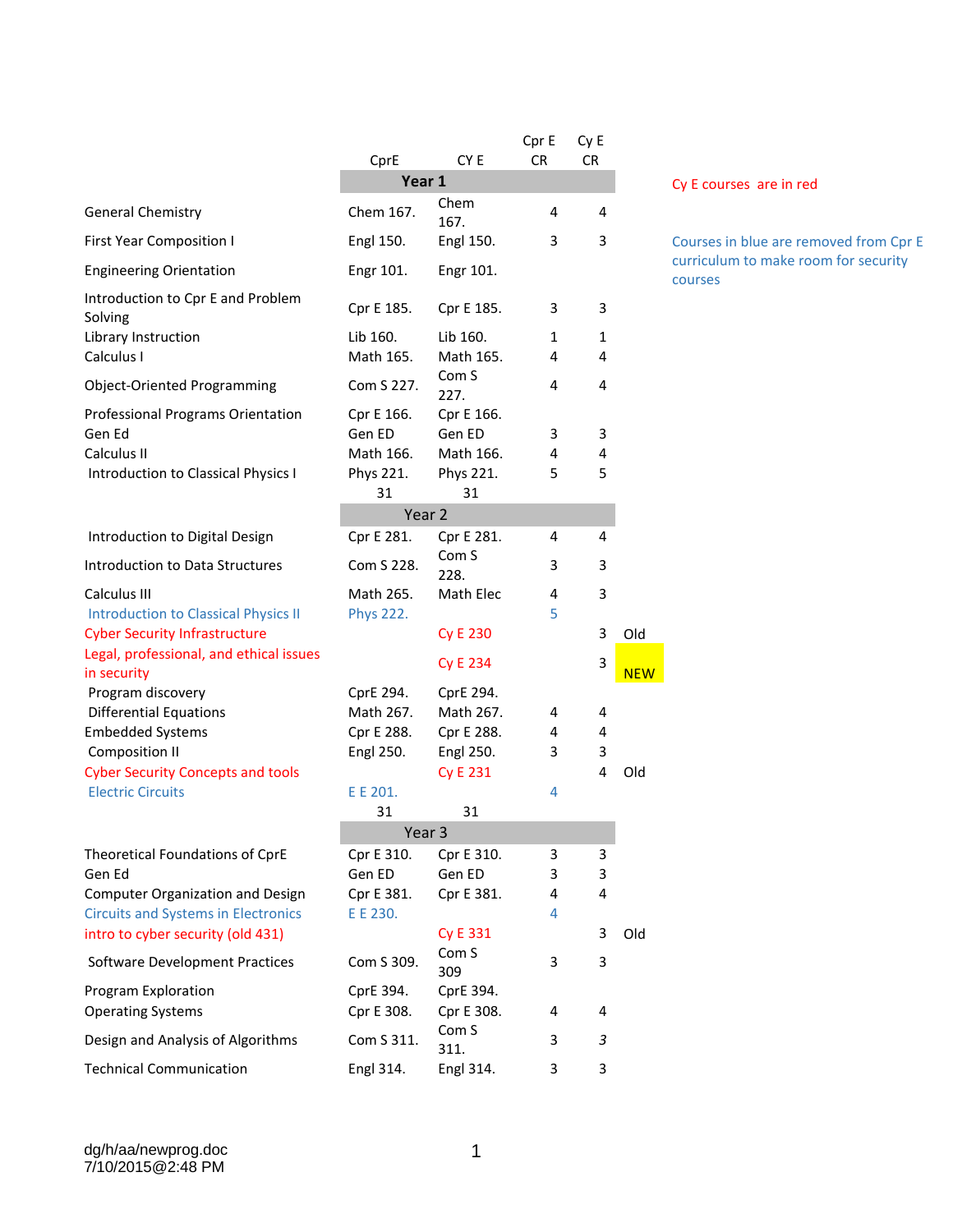| <b>EE Elective</b>                | <b>EE Elec</b>   |                | 3 |   |            |                                                     |
|-----------------------------------|------------------|----------------|---|---|------------|-----------------------------------------------------|
| <b>Cyber Elective</b>             |                  | <b>CY Elec</b> |   | 3 | <b>NEW</b> | Security of IoT                                     |
| Gen Ed                            | Gen ED           | Gen ED         | 3 | 3 |            |                                                     |
|                                   | 33               | 32             |   |   |            |                                                     |
|                                   |                  | Year 4         |   |   |            |                                                     |
| Senior Design Project I           | Cpr E 491.       | Cpr E 491.     | 3 | 3 |            |                                                     |
| Portfolio Assessment              | CprE 494.        | CprE 494.      |   |   |            |                                                     |
| Cpr E Elective                    | Cpr E Elec       | Cpr E Elec     | 3 | 3 |            |                                                     |
| <b>Cyber Elective</b>             | <b>Tech Elec</b> | <b>CY Elec</b> | 3 | 3 | <b>NEW</b> | Forensics, IDS, SOC                                 |
| <b>Cyber Elective</b>             | <b>Tech Elec</b> | Cy Elec        | 3 | 3 | <b>NEW</b> | Web/App security                                    |
| Probability and Statistics for CS | Stat 330:        | Stat 330:      | 3 | 3 |            |                                                     |
| Gen Ed                            | Gen ED           | Gen ED         | 3 | 3 |            |                                                     |
| Senior Design Project II          | Cpr E 492.       | Cpr E 492.     | 2 | 2 |            |                                                     |
| <b>Computing Elective</b>         | CS Elec          | Comp<br>Elec   | 3 | 3 |            | Any Com S, Cpr E, S E course in list of<br>approved |
| <b>Computing Elective</b>         | Cpr E Elec       | Comp<br>Elec   | 3 | 3 |            | technical elective from CS, ECE, SE                 |
| <b>Cyber Elective</b>             | <b>Tech Elec</b> | Cy Elec        | 3 | 3 | <b>NEW</b> | wireless security                                   |
| Gen Ed                            | Gen ED           | Gen ED         | 3 | 3 |            |                                                     |
|                                   | 32               | 32             |   |   |            |                                                     |
|                                   |                  |                |   |   |            |                                                     |

**Totals 127 126**